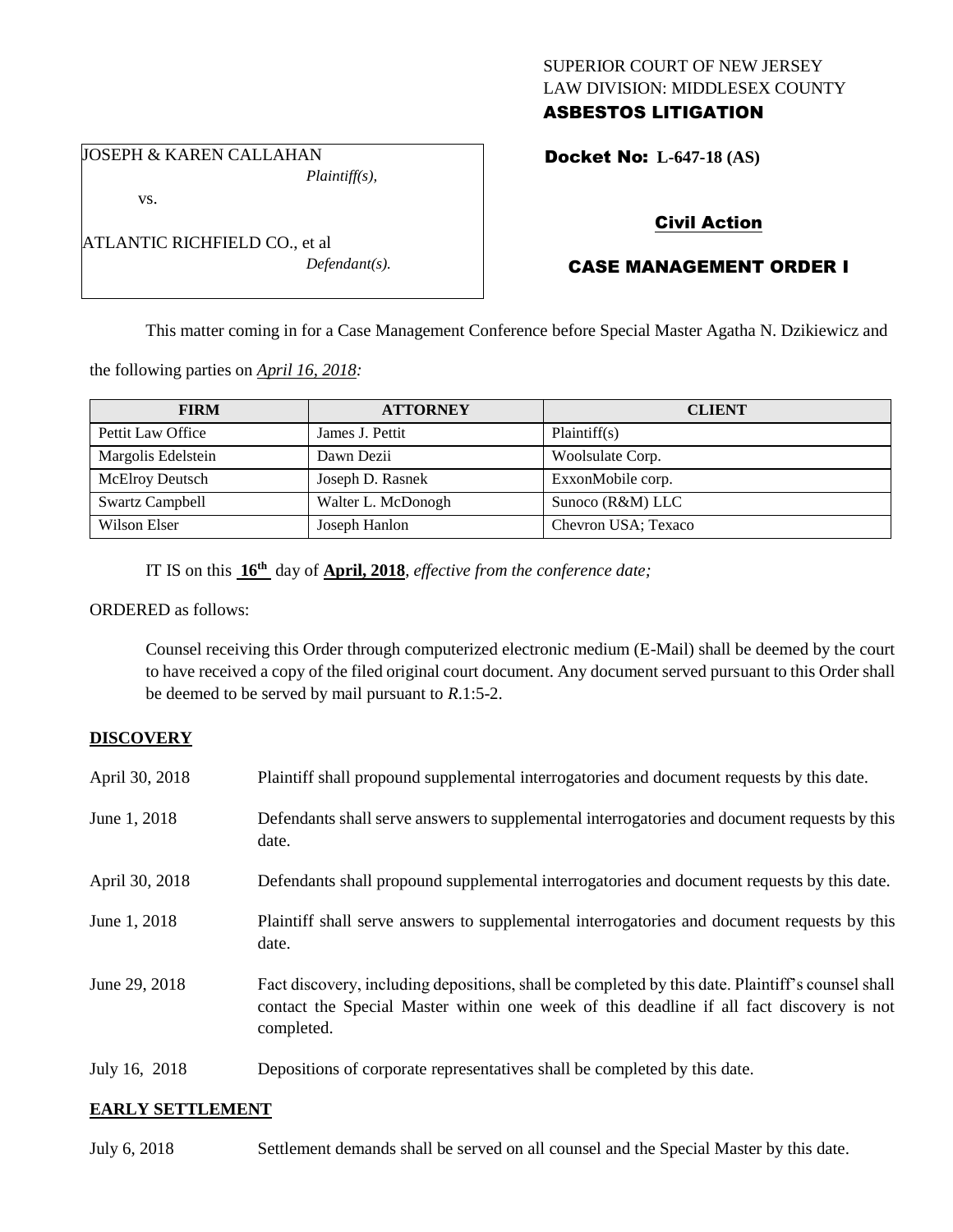August 24, 2018 @ 10:00am Early settlement conference. All defense counsel shall appear with authority to negotiate settlement and have a representative authorized to negotiate settlement available by phone. Any request to be excused from the settlement conference shall be made to the Special Master no later than 4:00pm of the day prior to the conference.

#### **SUMMARY JUDGMENT MOTION PRACTICE**

August 31, 2018 Last return date for summary judgment motions.

| July 20, 2018  | Plaintiff's counsel shall advise, in writing, of intent not to oppose motions by this date. |
|----------------|---------------------------------------------------------------------------------------------|
| August 3, 2018 | Summary judgment motions shall be filed no later than this date.                            |

### **MEDICAL DEFENSE**

| April 20, 2018    | Defendants shall advise plaintiff's counsel by this date which medical authorizations will be<br>required.                                                                                                                                               |
|-------------------|----------------------------------------------------------------------------------------------------------------------------------------------------------------------------------------------------------------------------------------------------------|
| April 30, 2018    | Plaintiff shall serve executed medical authorizations by this date.                                                                                                                                                                                      |
| October 15, 2018  | Plaintiff shall serve medical expert reports by this date.                                                                                                                                                                                               |
| October 15, 2018  | All requests for pathology materials shall be made to plaintiff's counsel.                                                                                                                                                                               |
| November 30, 2018 | Defendants shall identify its medical experts and serve medical reports, if any, by this date. In<br>addition, defendants shall notify plaintiff's counsel (as well as all counsel of record) of a<br>joinder in an expert medical defense by this date. |

### **LIABILITY EXPERT REPORTS**

October 15, 2018 Plaintiff shall identify its liability experts and serve liability expert reports or a certified expert statement by this date or waive any opportunity to rely on liability expert testimony.

November 30, 2018 Defendants shall identify its liability experts and serve liability expert reports, if any, by this date or waive any opportunity to rely on liability expert testimony.

### **ECONOMIST EXPERT REPORTS**

- October 15, 2018 Plaintiff shall identify its expert economists and serve expert economist report(s), if any, by this date or waive any opportunity to rely on economic expert testimony.
- November 30, 2018 Defendants shall identify its expert economists and serve expert economist report(s), if any, by this date or waive any opportunity to rely on economic expert testimony.

#### **EXPERT DEPOSITIONS**

December 28, 2018 Expert depositions shall be completed by this date. To the extent that plaintiff and defendant generic experts have been deposed before, the parties seeking that deposition in this case must file an application before the Special Master and demonstrate the necessity for that deposition. To the extent possible, documents requested in a deposition notice directed to an expert shall

 $\_$  ,  $\_$  ,  $\_$  ,  $\_$  ,  $\_$  ,  $\_$  ,  $\_$  ,  $\_$  ,  $\_$  ,  $\_$  ,  $\_$  ,  $\_$  ,  $\_$  ,  $\_$  ,  $\_$  ,  $\_$  ,  $\_$  ,  $\_$  ,  $\_$  ,  $\_$  ,  $\_$  ,  $\_$  ,  $\_$  ,  $\_$  ,  $\_$  ,  $\_$  ,  $\_$  ,  $\_$  ,  $\_$  ,  $\_$  ,  $\_$  ,  $\_$  ,  $\_$  ,  $\_$  ,  $\_$  ,  $\_$  ,  $\_$  ,